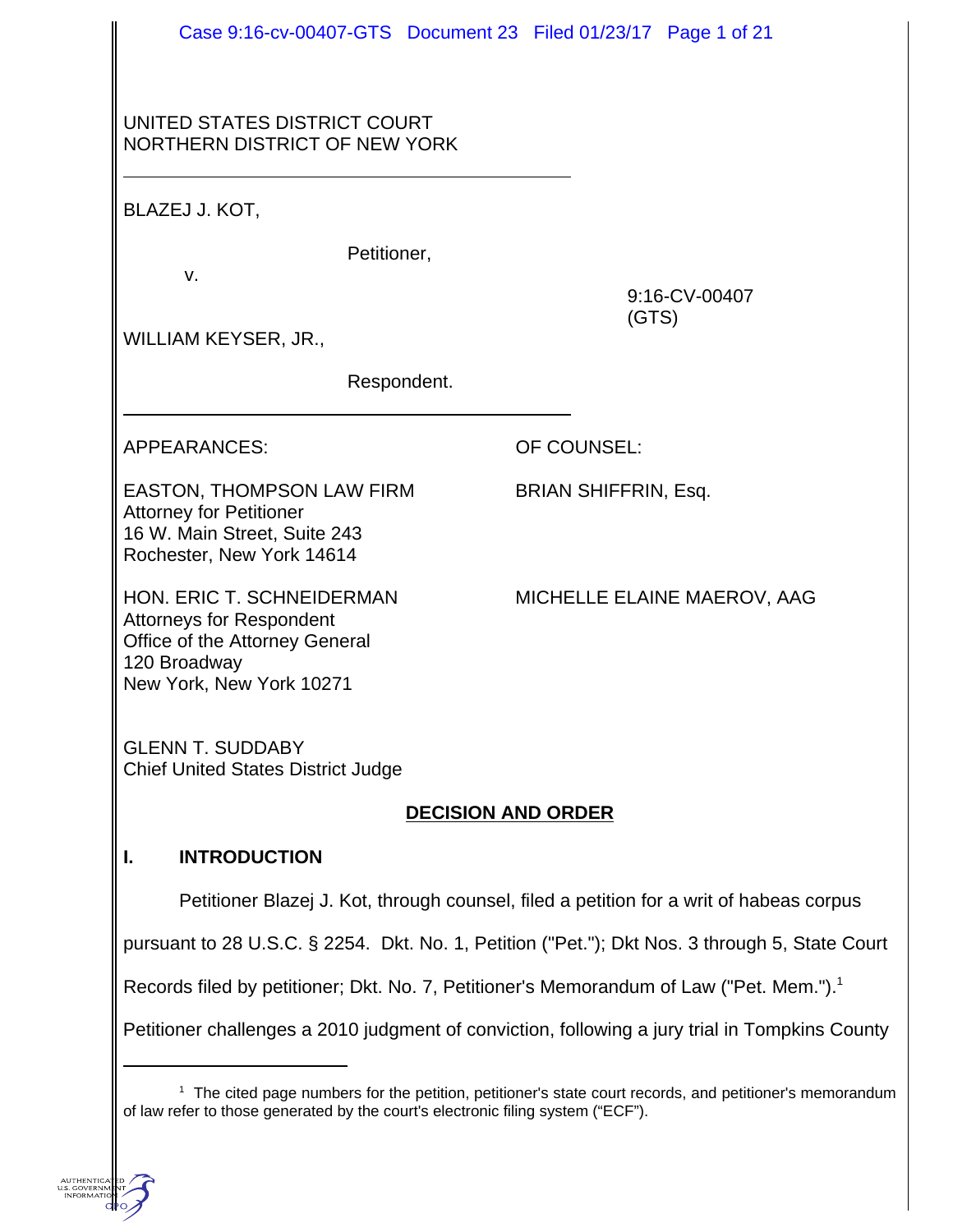#### Case 9:16-cv-00407-GTS Document 23 Filed 01/23/17 Page 2 of 21

Court of Murder in the Second Degree, Arson in the Third Degree, and Tampering with Physical Evidence. Pet. at 2. Petitioner's conviction stems from his actions on the evening of June 2, 2009. That evening, while out jogging with his wife, petitioner struck her in the head with a pipe, slit her throat, and left her for dead. Petitioner then returned home and attempted to destroy evidence from the killing. As a result of his conviction, petitioner was sentenced to an aggregate term of twenty-five (25) years to life in prison with one year of post-release supervision. *Id.* 

Petitioner argues in his habeas petition that his trial counsel was ineffective for various reasons. Pet. at 5-6; Pet. Mem. at 18-49. Respondent opposes the petition. Dkt. No. 14, Answer; Dkt. No. 14-1, Respondent's Memorandum of Law ("Resp. Mem."); Dkt. Nos. 15-1 through 15-6, State Court Records ("SR"); Dkt. Nos. 16-1 and 16-2, Transcripts ("T").<sup>2</sup> Petitioner filed a Reply Memorandum of Law. Dkt. No. 22, Reply Memorandum of Law ("Reply Mem.").

For the reasons that follow, the petition is denied and dismissed.

## **II. RELEVANT BACKGROUND**

## **A. Factual Background and the Trial**

In 2007, petitioner was a doctoral student at Cornell University in Information Science. After becoming disappointed in his Ph.D. program, petitioner dropped out and joined Predictive Systems, a technology start-up company started by a friend, Peter Brodsky. Dkt. No. 16-1, at T 535-36.

 $2$  The cited page numbers for the Answer (Dkt. No. 14), Respondent's Memorandum of Law (Dkt. No. 14-1), and the Transcripts (Dkt. Nos. 16-1 and 16-2) refer to those generated by the court's electronic filing system. Although Respondent did not sequentially number the State Court Records as required by Local Rule 72.4, the Court has reviewed these records for the sake of expediency. The cited page numbers for the State Court Records (Dkt. Nos. 15-1 through 15-6) refer to those generated by the Court's electronic filing system.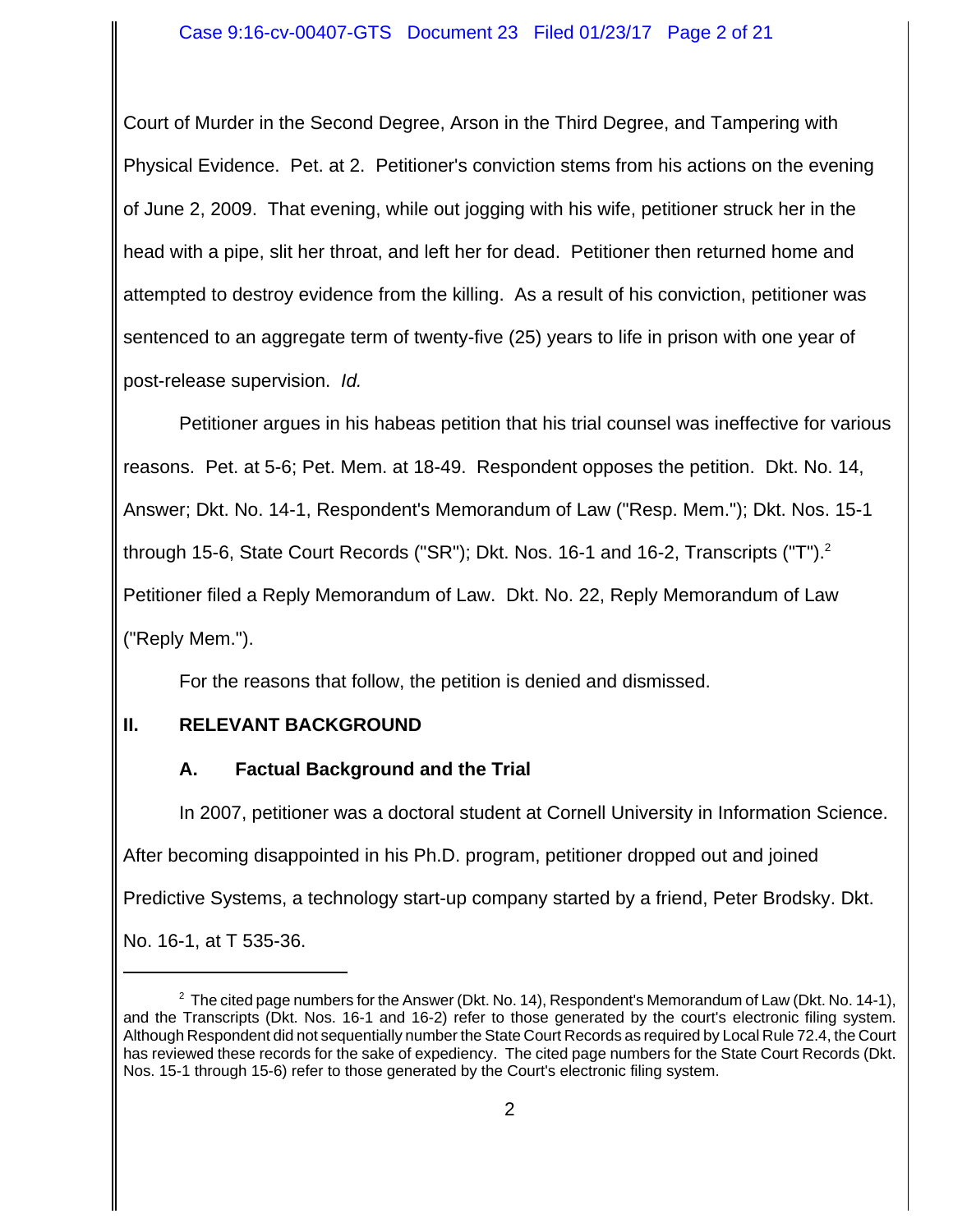While working at Predictive, petitioner began dating Caroline Coffey. Although petitioner seemed happy with the relationship, he confided in Brodsky that he felt uneasy that they were moving in together and had started discussing marriage. Dkt. No. 16-1, at T 541- 42.

During the spring and summer of 2008, petitioner's performance at Predictive began to deteriorate. Petitioner began drinking heavily, was missing work, and drastically reduced his office hours. Dkt. No. 6-1, at T 543-44, 547. The produce launch went poorly, and according to Brodsky, was the result of petitioner's inadequate work. While petitioner was on vacation, Brodksy and Predictive's CEO emailed petitioner about their concerns, and when he returned, they offered petitioner a leave of absence or his resignation. Petitioner felt he was treated unfairly, left the company, and never spoke to Brodsky again. *Id.* at 544-46, 549.

In October 2008, petitioner and Coffey married in a small civil ceremony in Ithaca, New York. They planned to hold a larger wedding in Costa Rica the following year. Dkt. No. 16-1, at T 520-21.

In January 2009, petitioner returned to his doctoral program at Cornell University. Dkt. No. 16-1, at T 710-11.

In May 2009, petitioner and Coffey held a wedding in Costa Rica. Dkt. No. 16-1, at T 521-22.

According to each witness that testified during the trial, no one was aware that petitioner was unhappy in his marriage, and none of the witnesses expressed observing any signs that petitioner suffered from a mental illness.

On June 2, 2009, Coffee went to work as usual around 9 a.m. Later that day, petitioner went to see Coffey to drop off wedding photographs which had arrived. Dkt. No.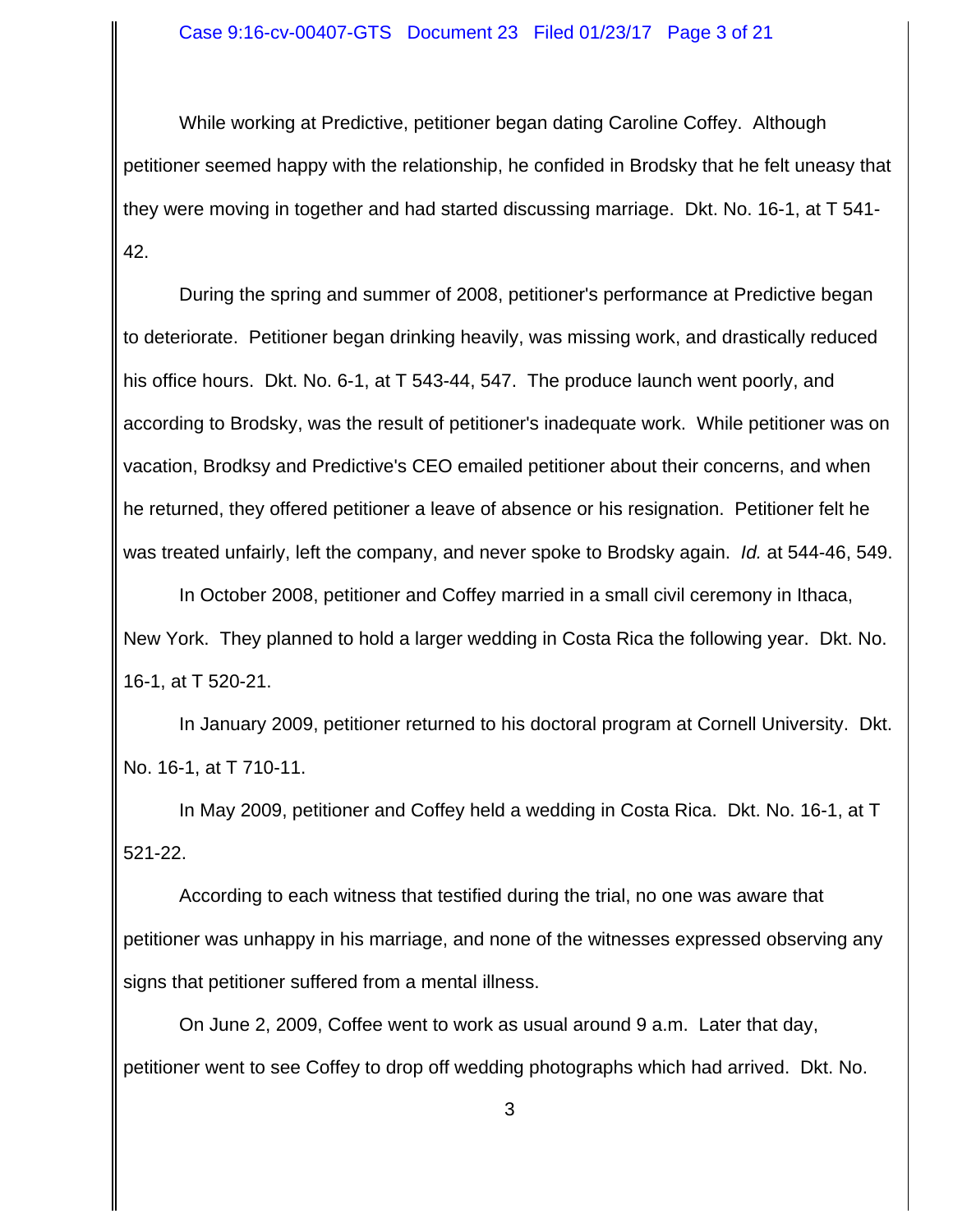16-1, at T 598-99, 602. Petitioner also met with his faculty advisor, who informed him that additional funding was received for his work, and that he was happy to continue supporting petitioner's research for the foreseeable future. *Id.* at T 720-22.

After work, petitioner went to a friend's house to lift weights. They joked and laughed, and petitioner expressed that everything was going well, and that he and Coffey were planning to go away for a few days together. Petitioner left to go home at 6:00 p.m. Dkt. No. 16-1, at T 512-19.

As was their routine, petitioner and Coffey went for an evening jog. On the trail, petitioner recalled letting Coffey take the lead while jogging. When he ran past a pipe he had previously seen on the trail, he picked it up and sprinted to his wife. He then struck her in the head with the pipe. After Coffey fell to the ground, petitioner struck her again. Petitioner proceeding to slash Coffey's neck with a box cutter he had brought with him. Petitioner left Coffey on the trail and ran home. Defense Exhibit D ("Ex. D"), Jul. 19, 2009. $3$ 

Once home, petitioner saw his clothes were covered in blood and attempted to burn them. He doused his clothes with paint thinner and placed them in the fire place. When he saw that his face and hands were covered with Coffey's blood, petitioner decided he was going to kill himself. Ex. D, Jul. 19, 2009.

Petitioner left the box cutter he used to murder Coffey at home, and drove to a park. Once there, petitioner lost his nerve to jump off a bridge and returned home to get a sharper knife to kill himself. Ex. D, Jul. 19, 2009. At approximately 9:45 p.m., New York State Police

 $^3$  Respondent traditionally filed several videotaped interviews of petitioner which were introduced during his trial. Dkt. No. 21. The cited portions of the videotaped interview by Dr. Horwitz are identified as the People's Exhibit 146 ("Ex. 146"), and the cited portions of the interviews with Dr. Houghtalen are identified as Defense Exhibit D ("Ex. D.") followed by the date of the interview.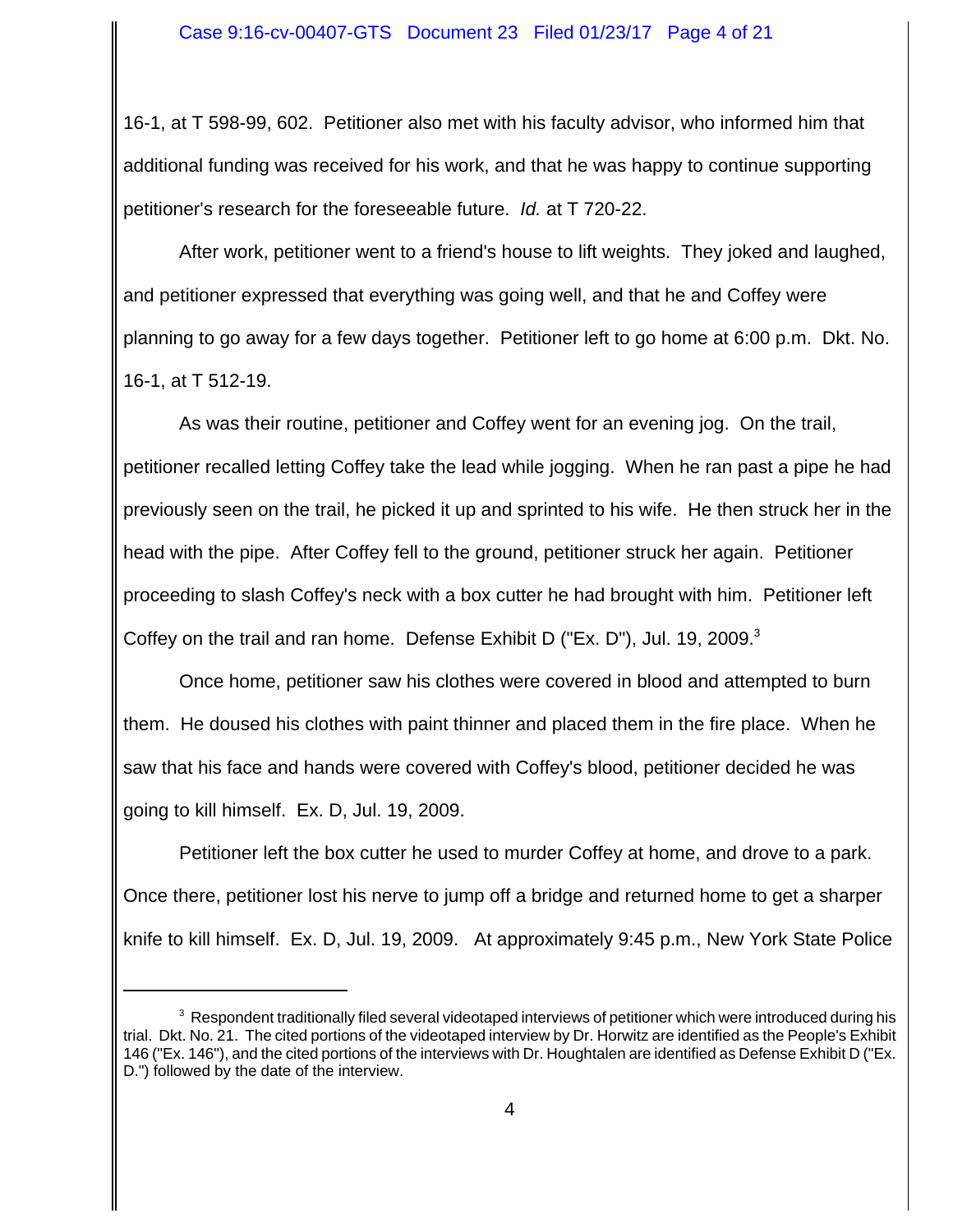Officer Gerald Lewis saw petitioner sitting in his car in the parking lot of the park. The officer shined his flashlight into the vehicle and saw that petitioner was covered with dried blood all over his left arm and hand. When he tapped on the window, petitioner did not make eye contact, but started his car and accelerated out of the parking lot. Dkt. No. 16-1, at T 83-91.

Officer Lewis called in petitioner's description and pursued petitioner as he drove over 90 miles per hour down a road. After other police vehicles joined in the pursuit, the roadway became congested, and petitioner was forced to slow down. All of a sudden, petitioner's vehicle drifted over the double yellow line and came to a stop near some trees. Dkt. No. 16- 1, at T 91-95.

The police found petitioner in his car with several large lacerations on his neck. He was unconscious and holding a utility knife in his hand. Petitioner was only clothed in his bathrobe. The police and paramedics administered first aid, and when they found his identification in his glove compartment, petitioner began to gain consciousness. He corrected the police on how to pronounce his name, and asked where his wife was. Petitioner then became agitated and yelled that he wanted to die. Petitioner was airlifted to a medical facility in Pennsylvania. Dkt. No. 16-1, at T 98-103, 123-24, 144-46, 183-87.

The following morning, Coffey's body was found by two pedestrians on the trail where petitioner had killed her the night before. Dkt. No. 16-1, at T 111-13, 165-68.

A forensic pathologist who conducted an autopsy of Coffey's body concluded that she sustained a blow with a heavy linear object to her right eye area. Other bruises and scrapes to her right wrist and forearm, as well as her nose and right eyelid, suggested that Coffey tried to defend herself from the blow to her face. Although the blow was not fatal, the pathologist opined it rendered her unconscious. Coffey then sustained a stab wound to her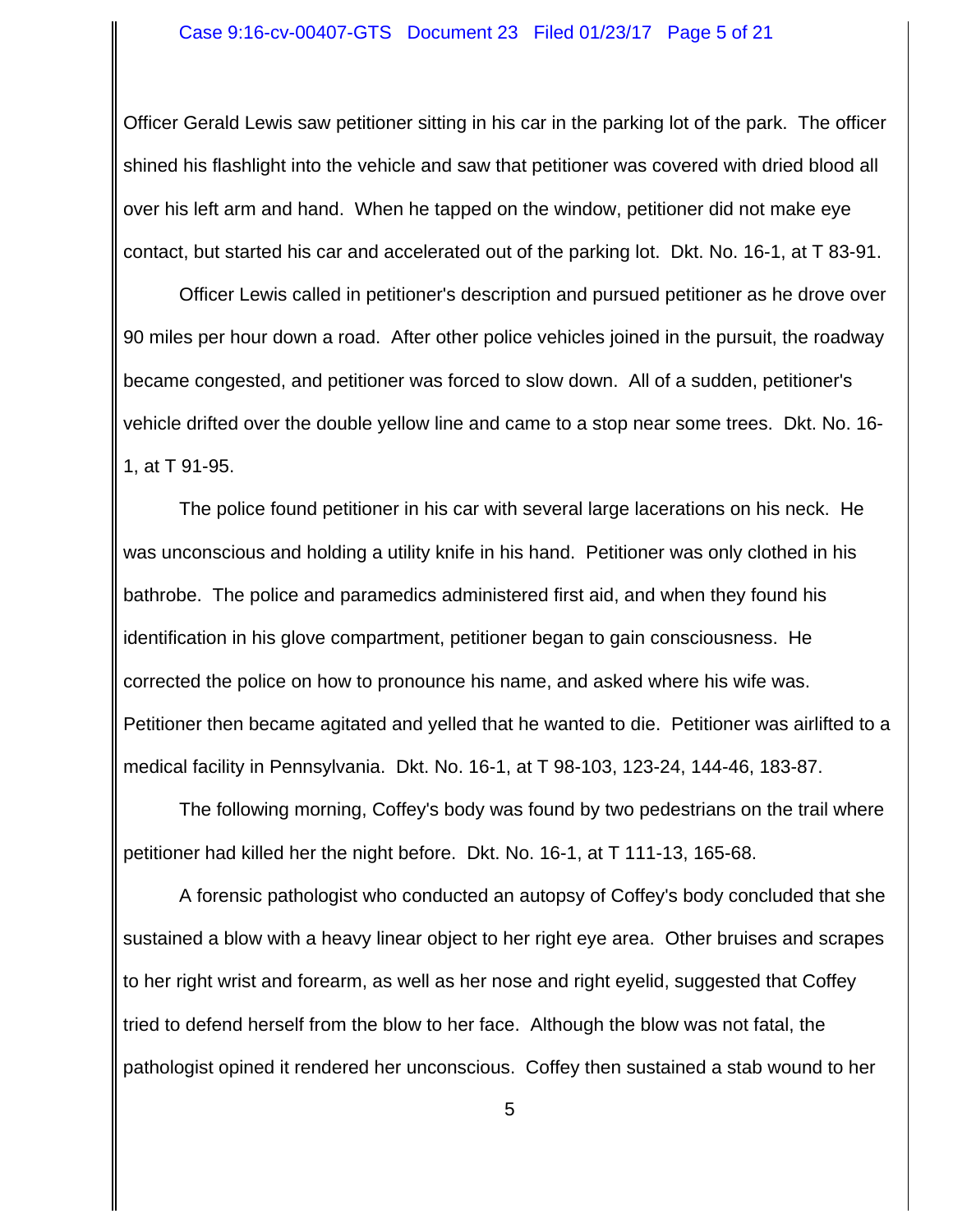carotid artery. The pathologist estimated that Coffey died within two minutes of having her throat slit. Dkt. No. 16-1, at T 303-29.

The police also executed a search warrant on petitioner and Coffey's apartment. There they seized a pair of blood-stained sneakers, a fire-damaged computer, and a can of Kleen Strip Brush Cleaner which police suspected was used as a fire accelerant. Police also found remnants of clothes in the ashes of the fireplace. Police also took swabs from a wine refrigerator and a light switch which were covered in blood. Dkt. No. 16-1, at T 239-52, 255- 64, 268-73, 334-40.

Upon investigation, the Ithaca Fire Department determined that the fire was deliberately set in two different locations in the apartment. Dkt. No. 16-1, at T 342-65.

Subsequent DNA testing revealed that the bloodstain on the sneakers was consistent with Coffey's DNA. The blood on the wine refrigerator was a mixture of both petitioner's and Coffey's DNA. The blood found on the knife petitioner was holding when he drove off the road contained blood from petitioner and another person: Coffey could not be excluded as the donor. Petitioner's DNA was found on the laptop and the Kleen Strip can, as well as the stains on the bridge. Dkt. No. 16-1, at T 464-78.

New York State Police investigators also analyzed data found on the computer taken from the apartment. Dkt. No. 16-1, at T 656-93. The analysis showed the computer was configured for petitioner's use and that sometime between 7:45 p.m. and 9.29 p.m. on the date of Coffey's murder, the following query was entered in Google: "how to kill neck." *Id.* at T 659-64. The first link was to a Yahoo page entitled "Is there an artery or vein in the neck that if cut can kill you instantly." *Id.* The user next searched Google for jugular vein, and clicked through the results page to the Wikipedia entry for "Jugular Vein." *Id.*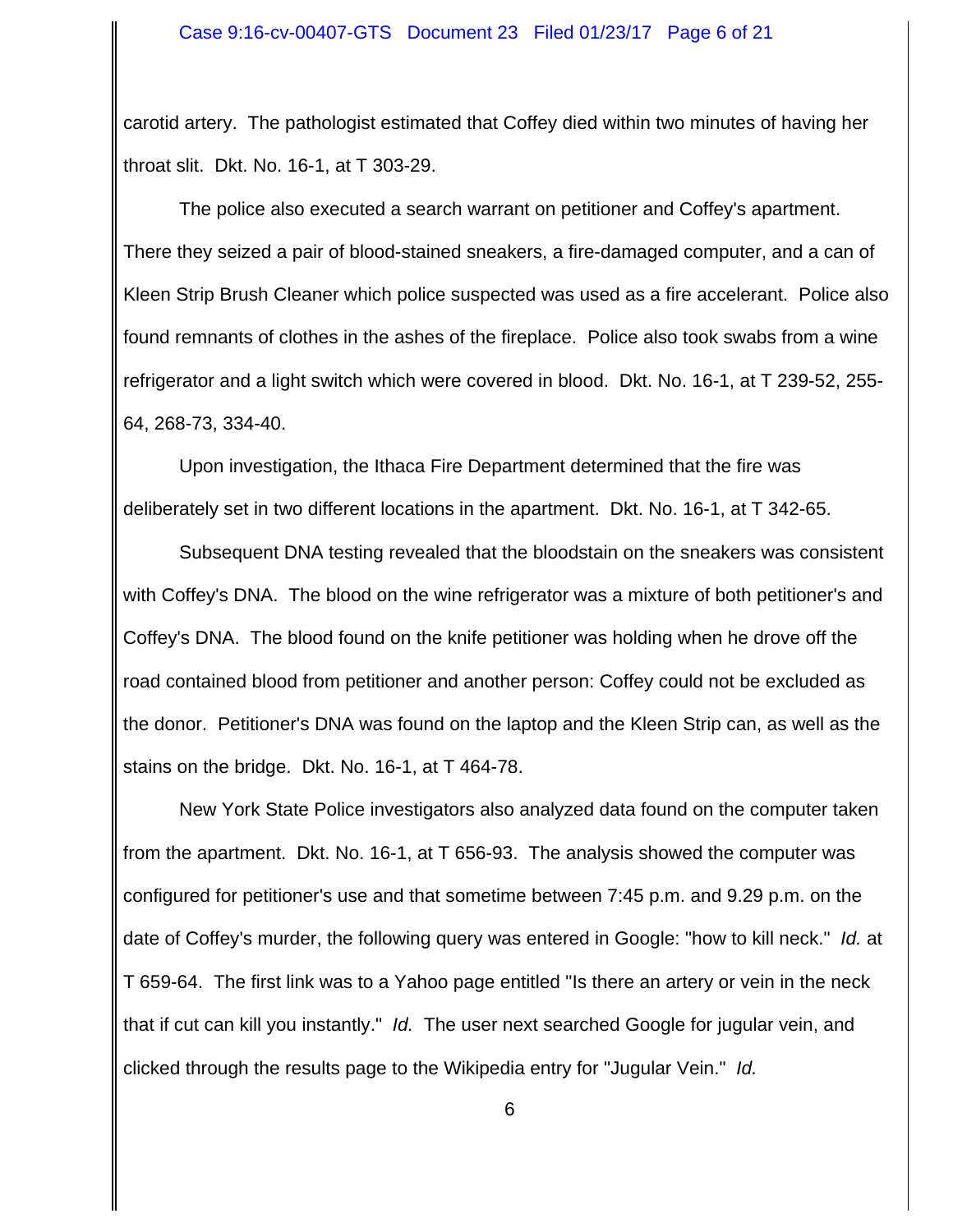At the jury trial held in April 2010, defendant conceded that he killed his wife, but argued that he was acting under extreme emotional duress. Accordingly, the County Court instructed the jury to consider this affirmative defense. In support of this defense, petitioner presented videotaped interviews conducted between July 19, 2009 and April 4, 2010, by Dr. Rory Houghtalen, a forensic psychologist hired by petitioner's counsel. Dkt. No. 21, Ex. D.

During the trial, Dr. Houghtalen testified that he interviewed petitioner on four separate occasions. Dkt. No. 16-2, at T 71. Dr. Houghtalen stated that he found petitioner credible and concluded that he suffered from a "substance-induced depressive psychosis." *Id.* at T 203. Specifically, Dr. Houghtalen opined that petitioner's use of an anti-malarial drug chloroquine, which petitioner took prior to visiting Costa Rica, combined with petitioner's underlying major depressive disorder which included hallucinations, and a schizotypal personality disorder gave petitioner an "underlying vulnerability to psychosis." *Id.* at T 146, 159, 193-94, 203. Dr. Houghtalen ultimately opined that under New York State Law, petitioner's mental state at the time he killed his wife was "consistent with an extreme emotional disturbance." *Id.* at T 287-89.

At no point during Dr. Houghtalen's extensive evaluation of petitioner, or during his five days of testimony during the trial, did he question or raise any issue regarding petitioner's competency to stand trial.

To rebut Dr. Houghtalen's opinion, the People presented the testimony of forensic psychiatrist, Gary Horwitz. Dr. Horwitz testified to reviewing the prior interviews conducted by Dr. Houghtalen, reviewing medical reports and articles about chloroquine, and conducting his own interview with petitioner. Dkt. No. 16-2, at T 483, 490.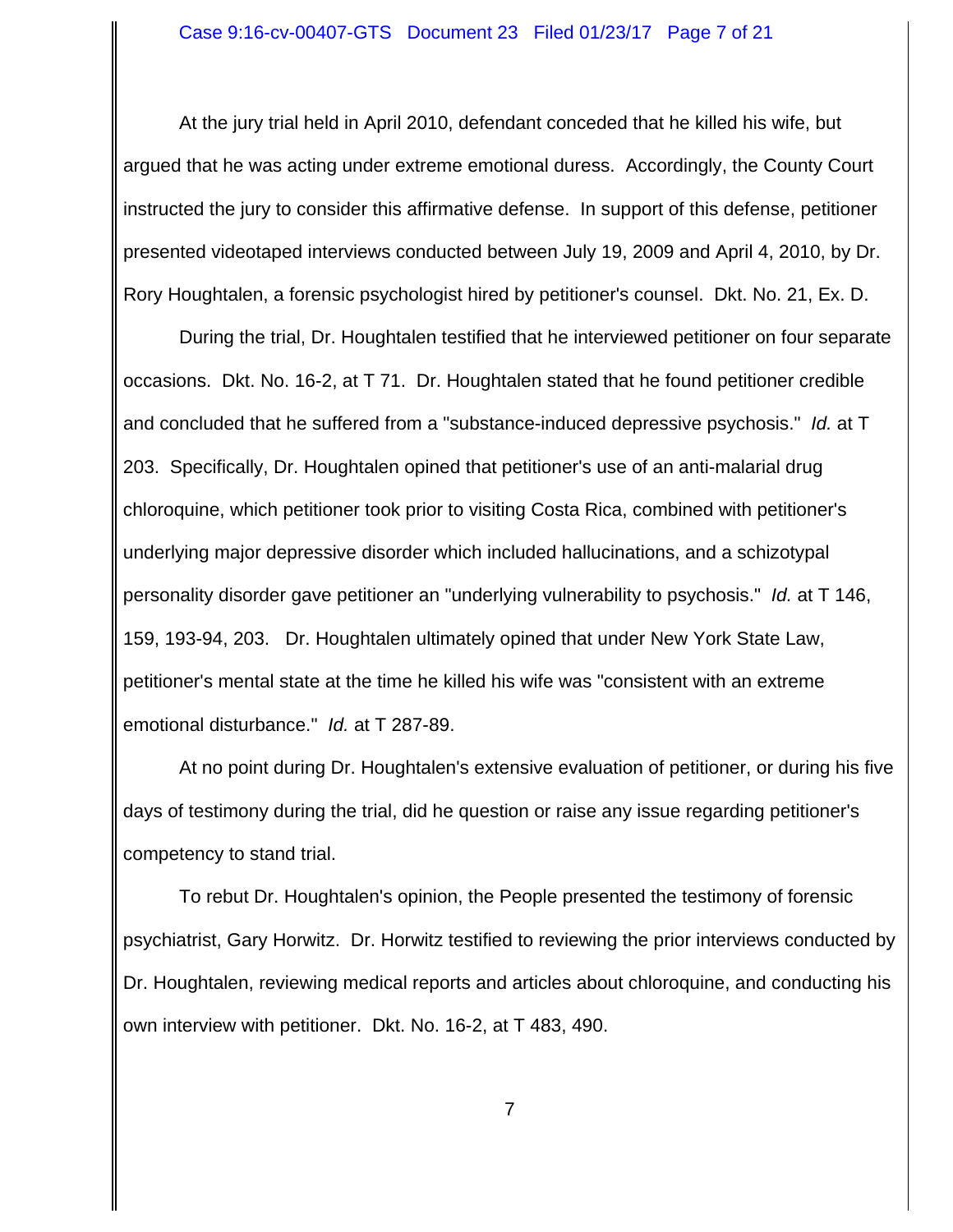During Dr. Horwitz' interview with petitioner prior to trial, he asked if petitioner understood the purpose of their meeting. Petitioner responded that he knew Dr. Horwitz was working for the prosecution. Petitioner also said that he understood he was pursuing an extreme emotional disturbance defense, so he needed a psychiatrist to determine what his state of mind was. Dkt. No. 21, Ex. D. After a lengthy interview, Dr. Horwitz told petitioner his description of his "mental illness" did not comport with someone who is mentally ill, but instead as someone pretending to be mentally ill to "outsmart the system." *Id.* Dr. Horwitz also asked if petitioner knew what the outcome would be if he prevailed on his extreme emotional disturbance defense at trial. Petitioner responded that he would only get "a manslaughter conviction." *Id.*

At trial, Dr. Horwitz rejected the defense's position that petitioner was under extreme emotional disturbance when he killed his wife. Instead, he opined that petitioner killed his wife because he was unhappy and stressed, and "saw Caroline as the obstacle to the life he wanted." Dkt. No. 16-2, at T 499-500, 510. He specifically noted that the killing was premeditated, and that petitioner used extensive forethought and planning before committing the murder. *Id.* at T 500, 516-17. He also noted that petitioner attempted to conceal his crime and destroy evidence. *Id.* at T 500.

Notably, Dr. Horwitz credited petitioner's interview with Dr. Houghtalen that occurred closest to the date of the crime. Dkt. No. 16-2, at T 519-22. During that initial interview, Dr. Horwitz observed that petitioner had a normal affect, and said nothing about conspiracies, or hallucinations. *Id*. Dr. Horwitz also noted that none of his close family, friends, or associates, noticed anything wrong or unusual with petitioner's behavior, countering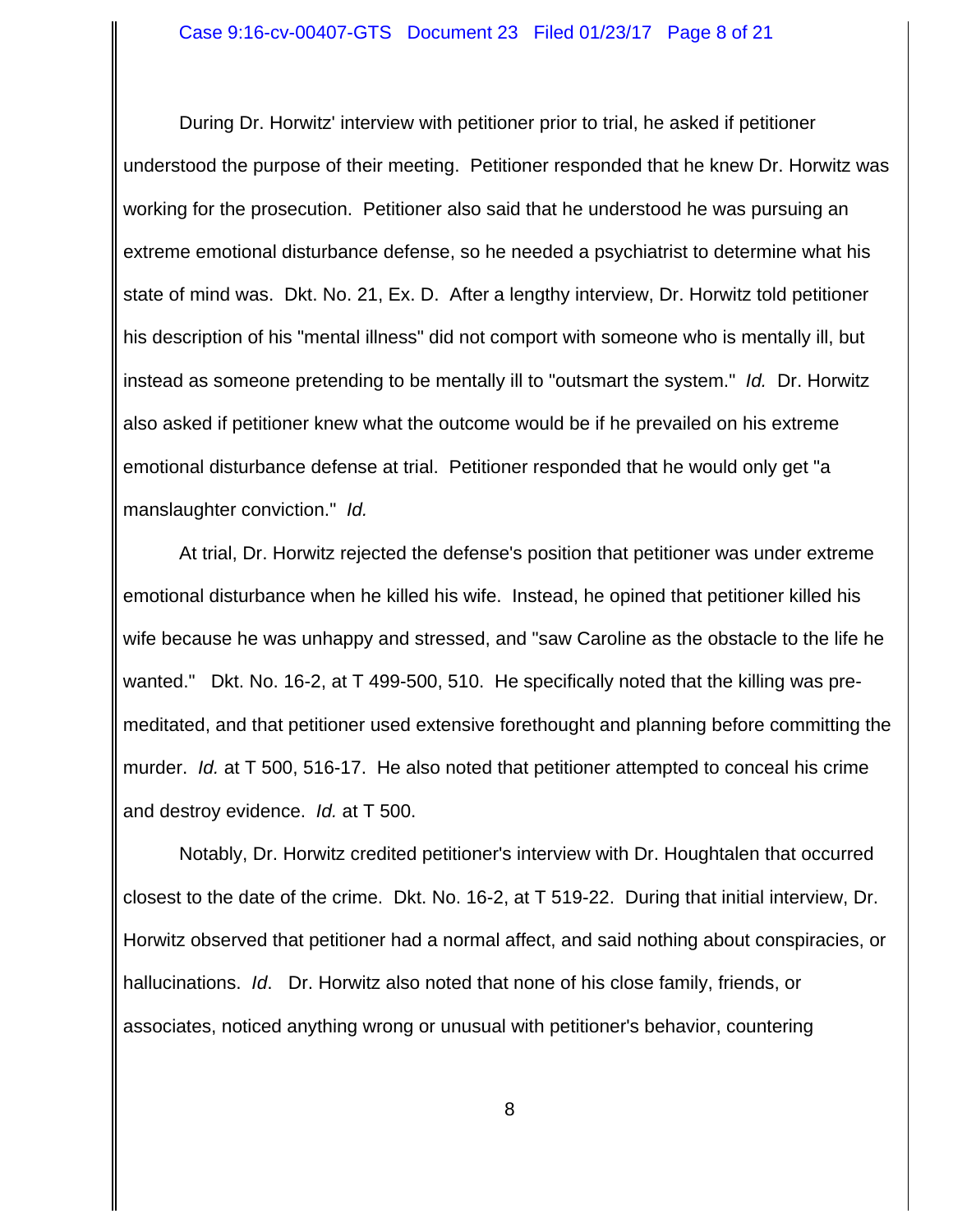petitioner's claim of suffering an ongoing mental illness. *Id.* at T 522-23. Finally, Dr. Horwitz rejected Dr. Houghtalen's theory that petitioner's use of an antimalarial drug caused a psychological disturbance. According to the reports reviewed by Dr. Horwitz and relied upon by Dr. Houghtalen, petitioner's supposed illness did not match the onset pattern noted in the reports, and that those who developed a psychological disturbance all took much larger doses of the drug than petitioner. *Id.* at T 523-31. In sum, Dr. Horwitz opined that petitioner did not suffer from a psychiatric disorder, but "was stressed and unhappy. He saw Caroline as an obstacle to the life he wanted, and he decided that he had to kill her." *Id.* at 531.

On April 20, 2010, a jury found petitioner guilty of all charges: Murder in the Second Degree (N.Y. Penal Law § 125.25(1)), Arson in the Third Degree (N.Y. Penal Law § 150.10(1)), and Tampering with Physical Evidence (N.Y. Penal Law § 215.40(2)). Dkt. No. 16-2, at T 849-50. On June 16, 2010, petitioner was sentenced to an aggregate term of twenty-five (25) years to life in prison. *Id.* at T 895.

## **B. Post-Trial Motion and Appeal**

In addition to filing a direct appeal to the Appellate Division, Third Department (Dkt. No. 15-6, at SR 154-261), petitioner moved, through counsel, to vacate his judgment of conviction pursuant to New York's Criminal Procedure Law ("C.P.L.") § 440.10. Dkt. No. 15- 1 through 15-5. Among other things, petitioner sought relief on the ground that his counsel was ineffective for (1) failing to move for a competency evaluation; and (2) failing to object to Officer Kubasiak's testimony regarding the internet searches on petitioner's laptop and to Dr. Horwitz's testimony to the extent it differed from his written report. Dkt. No. 15-1, at SR 1-2. Petitioner attached his own affidavit and affidavits from his trial counsel and Dr. Houghtalen,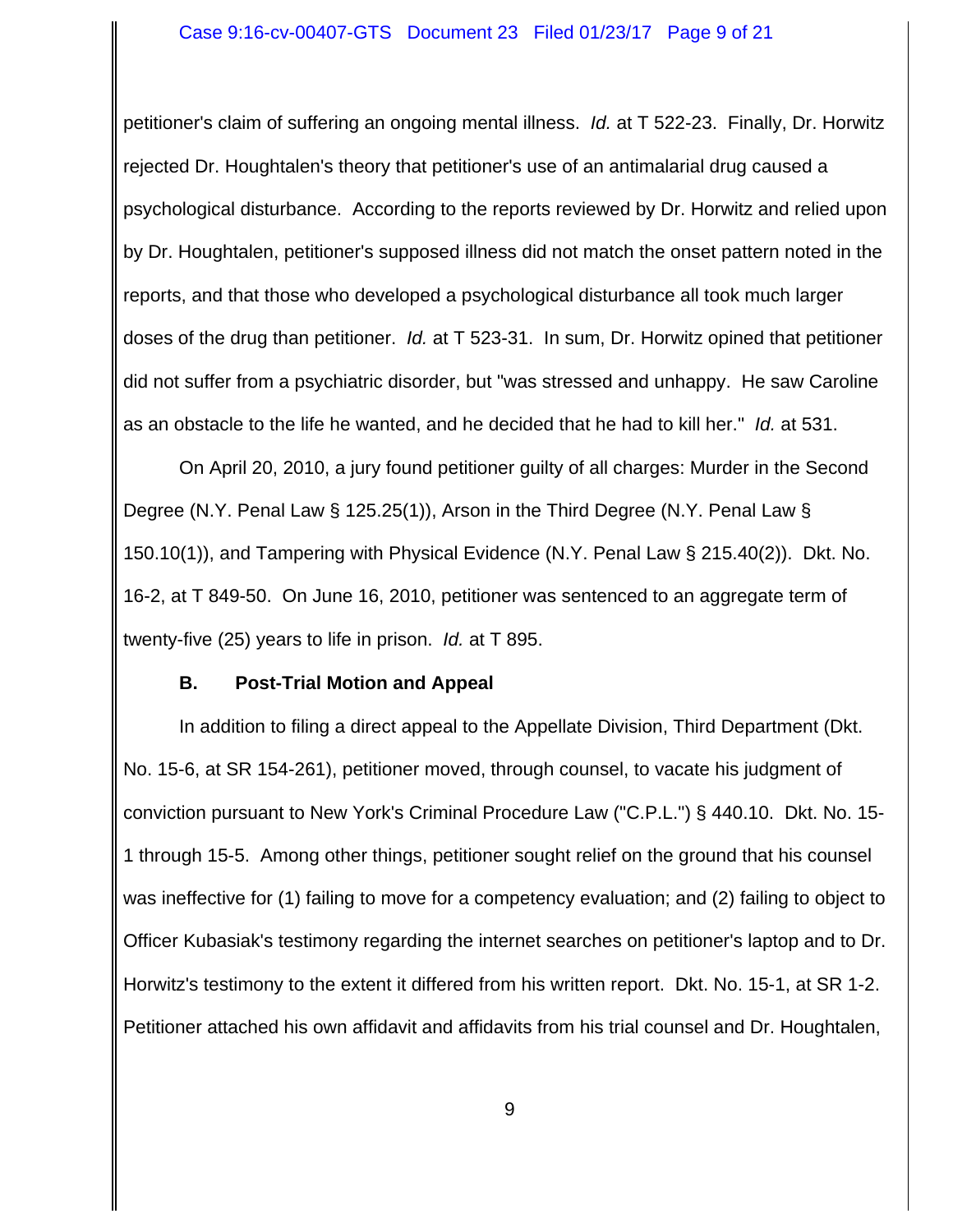as well as his most recent medical records. *Id.* at SR 6-38. The trial court denied the motion, holding that all of petitioner's claims were on the record and needed to be raised on direct appeal. Dkt. No. 15-6, at SR 133-135.

Petitioner sought leave to appeal the denial of his C.P.L. § 440.10 motion. The Appellate Division granted the appeal of his C.P.L. § 440 motion, and joined it with his pending direct appeal. *Id.* at 153. The Appellate Division ultimately affirmed petitioner's conviction finding, among other things, that petitioner was not deprived the effective assistance of counsel. *People v. Kot*, 126 A.D.3d 1022, 1025 (3rd Dep't 2015). Petitioner then sought leave to appeal to the New York State Court of Appeals, which was denied on July 13, 2015. *People v. Kot*, 25 N.Y.3d 1203 (2015).

#### **III. DISCUSSION**

#### **A. Standard of Review**

Under the Antiterrorism and Effective Death Penalty Act of 1996 ("AEDPA"), a federal court may grant habeas corpus relief with respect to a claim adjudicated on the merits in state court only if, based upon the record before the state court, the state court's decision: (1) was contrary to, or involved an unreasonable application of, clearly established federal law, as determined by the Supreme Court of the United States; or (2) was based on an unreasonable determination of the facts in light of the evidence presented in the State court proceeding. 28 U.S.C. §§2254(d)(1), (2); *Cullen v. Pinholster*, 563 U.S. 170, 181 (2011); *Premo v. Moore*, 562 U.S. 115, 120-21 (2011); *Schriro v. Landrigan*, 550 U.S. 465, 473 (2007). This standard is "highly deferential" and "demands that state-court decisions be given the benefit of the doubt." *Felkner v. Jackson*, 562 U.S. 594, 598 (2011) (per curiam) (quoting *Renico v. Lett*, 559 U.S. 766, 773 (2010) (internal quotation marks omitted)).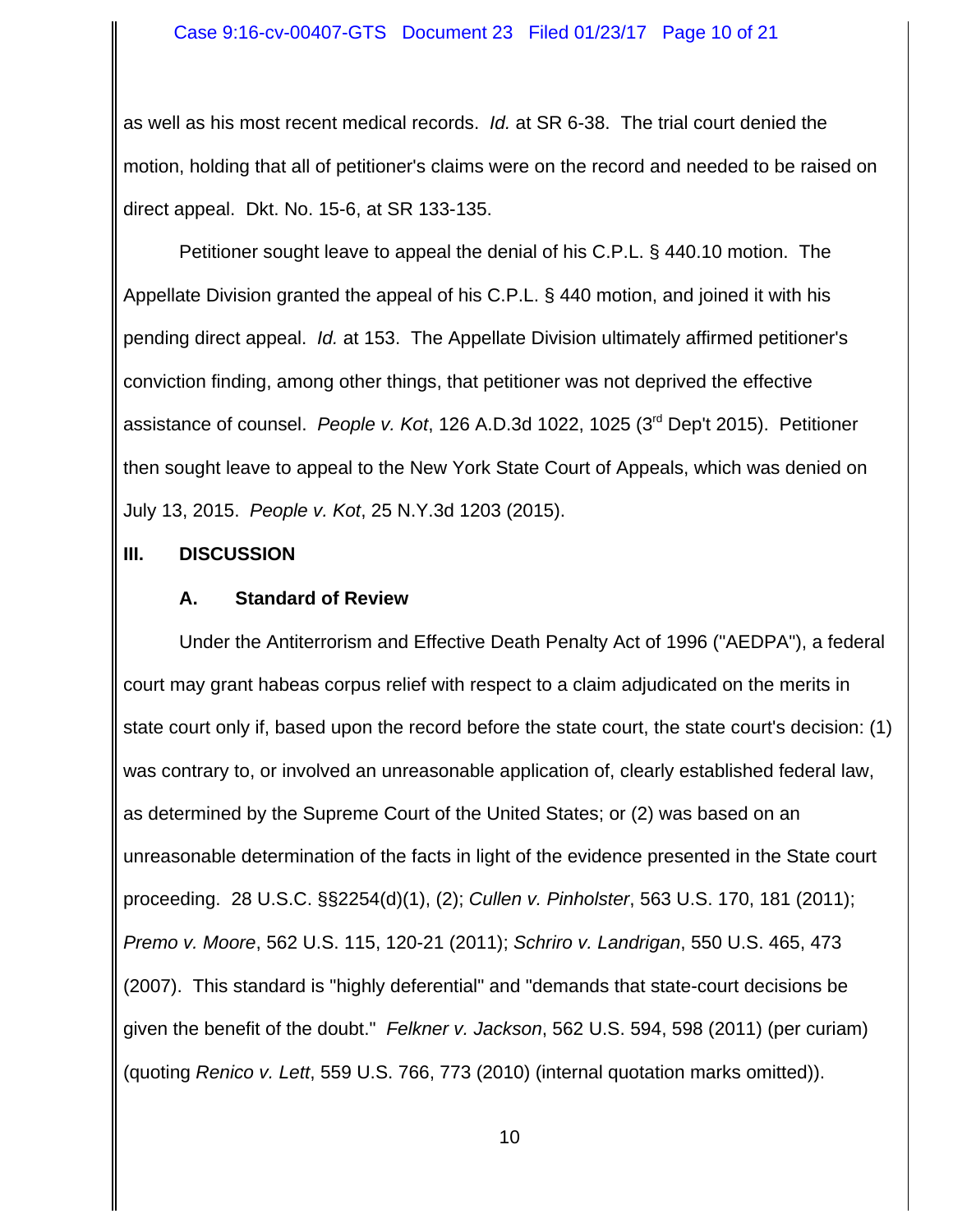The Supreme Court has repeatedly explained that "a federal habeas court may overturn a state court's application of federal law only if it is so erroneous that 'there is no possibility fairminded jurists could disagree that the state court's decision conflicts with th[e Supreme] Court's precedents.'" *Nevada v. Jackson*, \_\_ U.S. \_\_, 133 S. Ct. 1990, 1992 (2013) (per curiam) (quoting *Harrington v. Richter*, 562 U.S. 86, 102 (2011)); *see Metrish v. Lancaster*, \_\_ U.S. \_\_, 133 S. Ct. 1781, 1787 (2013) (explaining that success in a habeas case premised on § 2254(d)(1) requires the petitioner to "show that the challenged state-court ruling rested on 'an error well understood and comprehended in existing law beyond any possibility for fairminded disagreement.'") (quoting *Richter*, 562 U.S. at 103)).

Additionally, the AEDPA foreclosed "'using federal habeas corpus review as a vehicle to second-guess the reasonable decisions of state courts.'" *Parker v. Matthews*, \_\_ U.S. \_\_, 132 S. Ct. 2148, 2149 (2012) (per curiam) (quoting *Renico,* 559 U.S. at 779). A state court's findings are not unreasonable under §2254(d)(2) simply because a federal habeas court reviewing the claim in the first instance would have reached a different conclusion. *Wood v. Allen*, 558 U.S. 290, 301 (2010). "The question under AEDPA is not whether a federal court believes the state court's determination was incorrect but whether that determination was unreasonable - a substantially higher threshold." *Schriro*, 550 U.S. at 473.

Federal habeas courts must presume that the state courts' factual findings are correct unless a petitioner rebuts that presumption with '"clear and convincing evidence.'" *Schriro*, 550 U.S. at 473-74 (quoting § 2254(e)(1)). Finally, "[w]hen a state court rejects a federal claim without expressly addressing that claim, a federal habeas court must presume that the federal claim was adjudicated on the merits[.]" *Johnson v. Williams*, \_\_ U.S. \_\_, 133 S. Ct. 1088, 1096 (2013).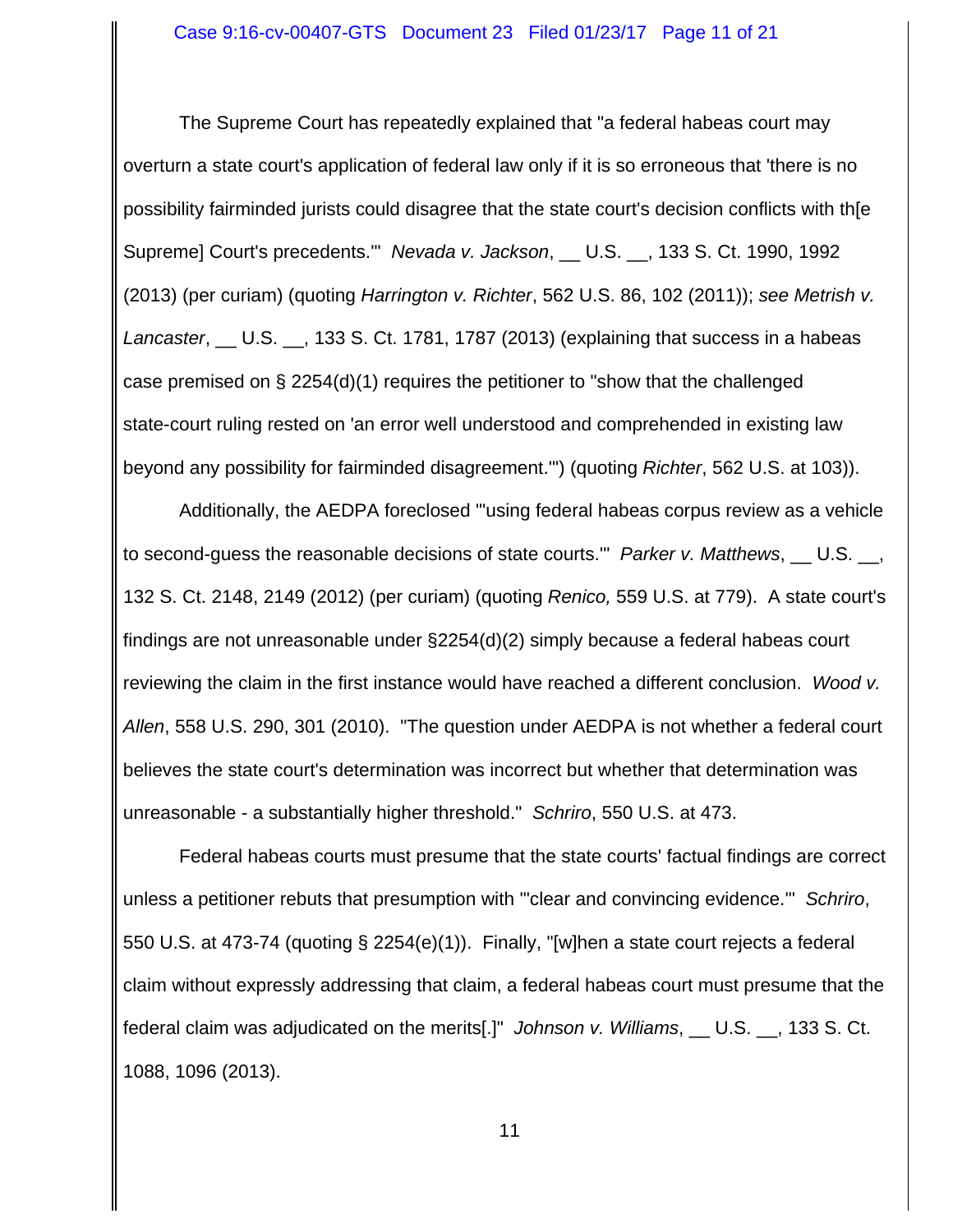# **B. Ineffective Assistance of Counsel**

Petitioner argues his trial counsel was ineffective because he failed to (1) move for a competency hearing; and (2) failed to object to (a) Officer Kubasiak's testimony concerning the timing of the internet searches on petitioner's laptop computer, and (b) Dr. Horwitz's testimony to the extent it differed from his written report. Pet. at 5.

## **1. Standard of Review**

To demonstrate constitutionally ineffective assistance of counsel, a petitioner must show "both deficient performance by counsel and prejudice." *Premo v. Moore*, 562 U.S. 115, 121-122 (2011) (*quoting Knowles v. Mirzayance*, 556 U.S. 111, 122, 129); *Strickland v. Washington*, 466 U.S. 668, 694 (1984). Deficient performance requires a showing that counsel's performance fell below an objective standard of professional reasonableness. *Id.*; *Harrington v. Richter,* 562 U.S. 86, 104 (2010). "*Strickland* does not guarantee perfect representation, only a reasonably competent attorney." *Richter*, 562 U.S. at 110 (quoting *Strickland*, 466 U.S. at 687) (internal quotation marks and further citation omitted). A petitioner must overcome "a strong presumption that counsel's conduct falls within the wide range of reasonable professional assistance ... [and] that, under the circumstances, the challenged action 'might be considered sound trial strategy.'" *Strickland*, 466 U.S. at 689 (quoting *Michel v. Louisiana*, 350 U.S. 91, 101 (1955)). Even assuming a petitioner can establish counsel was deficient, he still must demonstrate prejudice. *Id.* at 693-694. This requires more than showing "the errors had some conceivable effect on the outcome," but that the counsel's errors were "so serious as to deprive the defendant of a fair trial, a trial whose result is reliable." *Id.* at 687, 693.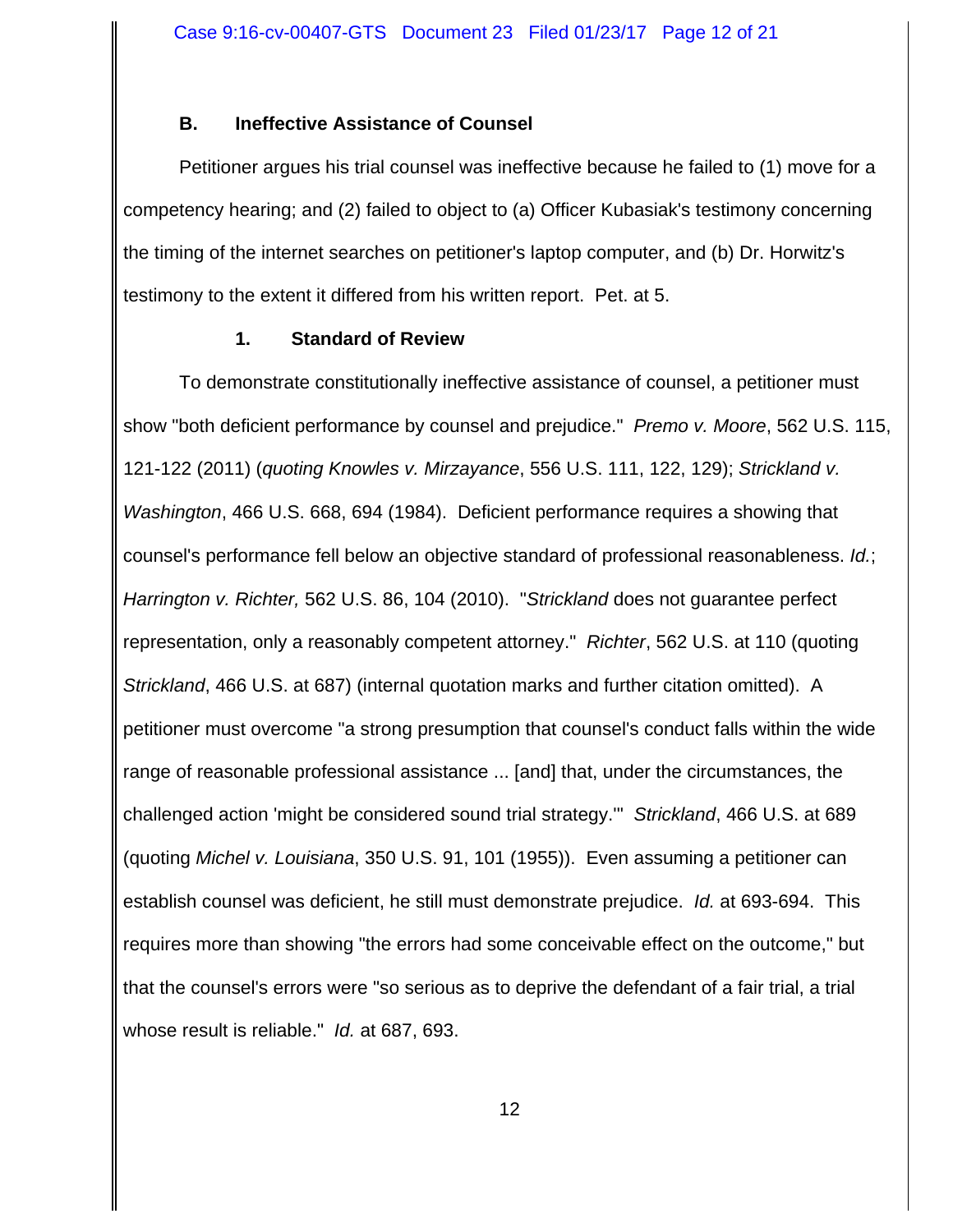Meeting this burden is "never an easy task . . . [and] establishing that a state court's application of *Strickland* was unreasonable under § 2254(d) is all the more difficult." *Premo*, 131 S. Ct. at 739-40 (citations and internal quotation marks omitted). When reviewing a state court's decision under section 2254, "[t]he question is not whether a federal court believes the state court's determination under the *Strickland* standard was incorrect but whether that determination was unreasonable-a substantially higher threshold." *Knowles v. Mirzayance*, 556 U.S. 111, 123 (2009) (internal quotation marks and citation omitted). Federal habeas courts "must guard against the danger of equating unreasonableness under *Strickland* with unreasonableness under § 2254(d)" because "[w]hen §2254(d) applies, the question is not whether counsel's actions were reasonable." *Richter*, 562 U.S. at 105. Instead, "the question is whether there is any reasonable argument that counsel satisfied *Strickland* 's deferential standard." *Id.* Finally, it is "difficult to establish ineffective assistance when counsel's overall performance indicates active and capable advocacy." *Richter*, 562 U.S. at 111.

#### **2. Ground One - Failure to request competency hearing**

The Supreme Court has repeatedly held that "'the criminal trial of an incompetent defendant violates due process.'" *Cooper v. Oklahoma*, 517 U.S. 348, 354 (1996)**,** *quoting Medina v. California*, 505 U.S. 437, 453 (1992); *see also Woodley v. Griffin*, 652 Fed. Appx. 75, 76 (2d Cir. 2016). As the Supreme Court explained in *Cooper*, a "defendant may not be put to trial unless he has sufficient present ability to consult with his lawyer with a reasonable degree of rational understanding, and a rational as well as factual understanding of the proceedings against him." *Id.* (internal citations and quotations omitted); *see also Harris v. Kuhlmann*, 364 F.3d 330, 349-350 (2d Cir. 2003).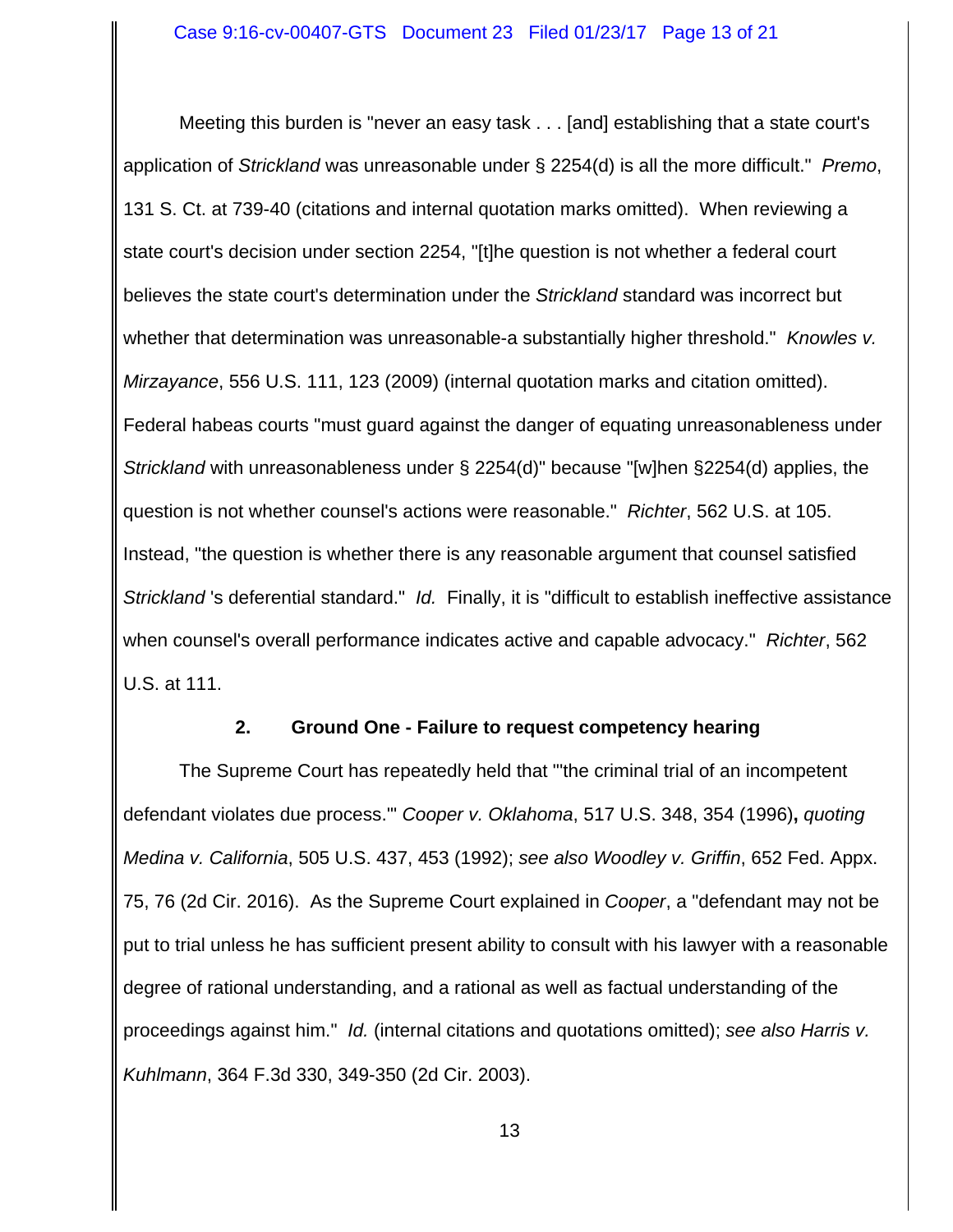Under New York Law, a defendant is presumed to be competent. *People v. Tortorici*, 92 N.Y.2d 757, 765 (1999). A New York Court must only "issue an order of examination when it is of the opinion that the defendant may be an incapacitated person." N.Y. C.P.L. § 730.30. An "incapacitated person" is defined as a "defendant who as a result of mental disease or defect lacks capacity to understand the proceedings against him or to assist in his own defense." *Id.* 

Here, petitioner maintains that he was deprived the effective assistance of counsel due to his counsel's failure to request a competency hearing prior to trial. Pet. at 5-6. In addition to raising this argument on appeal, petitioner also argued that the trial court denied him procedural due process by failing to *sua sponte* order a competency examination. Dkt. No. 15-1, at SR 64-72, 108-111; Dkt. No. 15-6 at 209-215, 255-257.

The Appellate Division rejected petitioner's claim that the County Court denied him due process for failing to *sua sponte* order a competency hearing. *Kot*, 126 A.D.3d at 1024. The Appellate Division first noted that County Court was able to observe petitioner's "behavior and demeanor in the courtroom throughout the trial, as well as in video excerpts from his discussions with [Dr.] Houghtalen." *Id.* "During the trial, Houghtalen did not opine that [petitioner] was incompetent, and defense counsel at no point requested a competency hearing." *Id.* The Appellate Division went on to state as follows:

Up to and throughout the trial, defendant continuously exhibited an awareness of the nuances of the criminal justice process, including . . . the crucial role that Houghtalen, as his forensic psychiatric expert, would play in his defense. Defendant's forthright disclosures to Houghtalen concerning the dysfunction he observed in his family during his youth, and the mental health symptoms he reportedly experienced in the days and months leading up to his crime, support the conclusion that any psychiatric conditions from which he might have been suffering over the course of the instant criminal action did not prevent him from recognizing that providing Houghtalen with details of his mental health history would bolster his defense, nor from actually supplying such information to Houghtalen."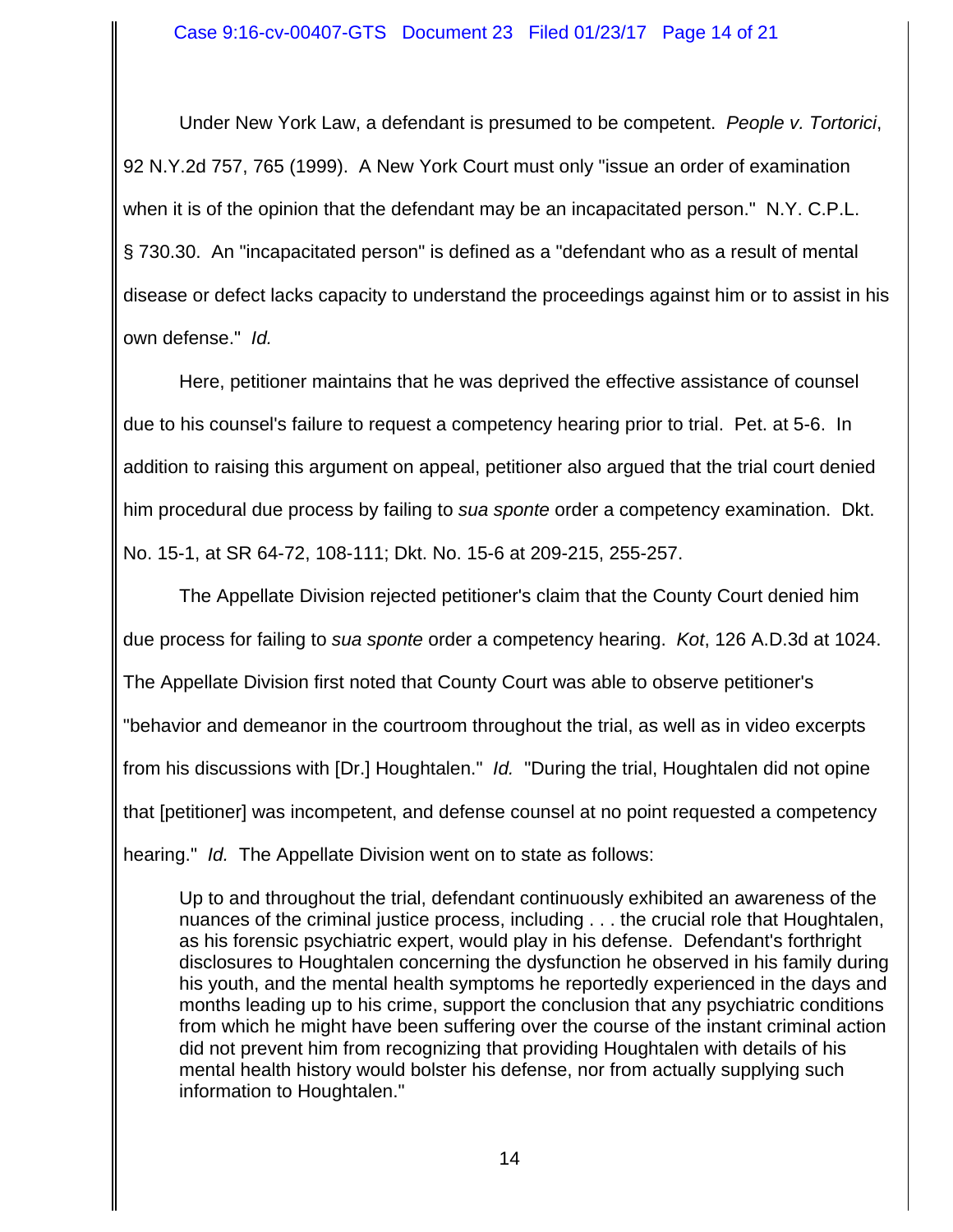*Id.* at 1025. Accordingly, "[based] on the available information" the Appellate Division held that County Court did not abuse its discretion in not, *sua sponte*, ordering a competency hearing. For the same reasons, the Appellate Division also found "without merit defendant's contention that he was deprived of the effective assistance of counsel due to counsel's failure to request a competency hearing or to present an insanity defense." *Id.* 

Here, in order to establish that his counsel was ineffective in failing to request a competency hearing, "the record must show some evidence indicating that Petitioner's competency was in doubt." *Thousand v. Conway*, No. 6:08-CV-6469T, 2010 WL 4823664 (W.D.N.Y. Nov. 29, 2010). Since the Appellate Division rendered a decision on the merits, "the relevant question in this case is not whether the evidence 'presented a reasonable ground for believing' that [petitioner] was incompetent; instead we must ask whether it was *objectively unreasonable* for the state trial court to have concluded (and the state appeals court to have agreed) that the circumstances *did not* present a reasonable ground for believing that [petitioner] was incompetent." *Kuhlmann*, 346 F.3d at 356 (italics in original) (internal quotations omitted).

Similarly, with regards to counsel's actions, the relevant question is not whether this Court believes petitioner's counsel acted unreasonably by not requesting a competency hearing, but whether "there is any reasonable argument that counsel satisfied *Strickland's* deferential standard." *Richter*, 562, U.S. at 105; *see also* 28 U.S.C. §2254(d)(1).

 The record before this Court does not substantiate petitioner's claim that his counsel was ineffective for failing to request a competency hearing. To the contrary, the record demonstrates that petitioner acted rational at all relevant times, and participated in his defense.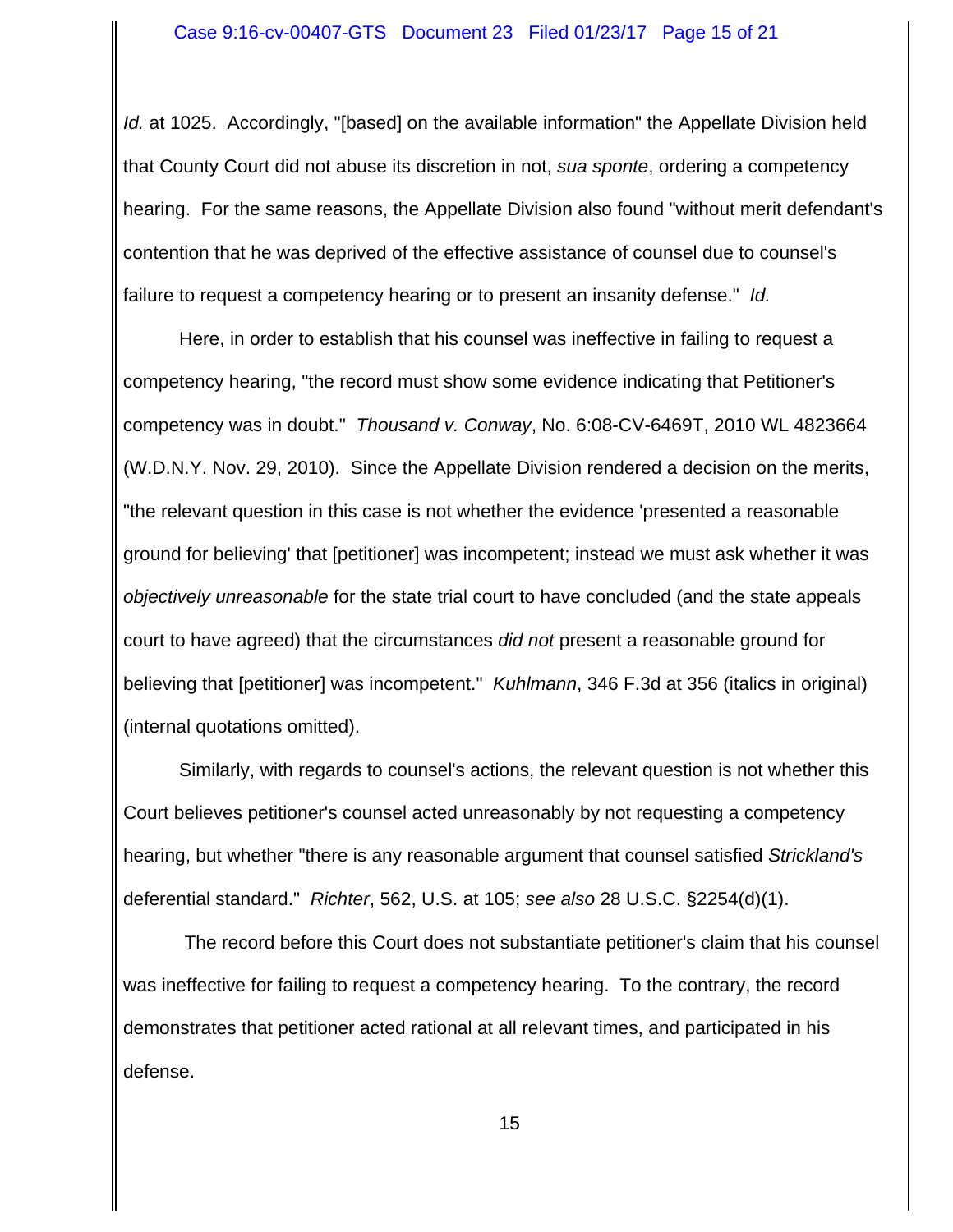#### Case 9:16-cv-00407-GTS Document 23 Filed 01/23/17 Page 16 of 21

For instance, petitioner was also able to clearly articulate during his hours of videotaped interviews with Dr. Houghtalen that he understood that (1) his counsel had retained Dr. Houghtalen to determine whether he qualified for a psychiatric defense, (2) there was no confidentiality between them, and (3) Dr. Houghtalen was not treating petitioner. *See* Dkt. No. 21, Ex. D. Notably, at no time prior to or during trial did Dr. Houghtalen suggest that petitioner was incompetent to stand trial, or indicate that petitioner was not cooperating in presenting a defense.

Furthermore, when petitioner met with the People's psychiatric expert, Dr. Horwitz, petitioner was able to explain his legal situation in great detail. He identified the charges against him, and explained to Dr. Horwitz that if he prevailed on his extreme emotion disturbance defense, that he would only face a manslaughter conviction.

Petitioner nevertheless requests this Court to consider post-conviction psychiatric reports and affidavits submitted by his trial counsel and Dr. Houghtalen in his C.P.L. § 440 motion in state court. However, "the question of competency and reasonable cause to doubt it must focus upon the defendant's abilities *at the time of trial*, not any conduct discovered or analyzed after the fact." *United States v. Gabb*, 80 Fed. Appx. 142, 144-145 (2d Cir. 2003) (italics in original), *quoting United States v. Vamos*, 797 F.2d 1146, 1150 (2d Cir. 1986); *see e.g., Conway,* 2010 WL 4823664, at \*6-7 (The district court concluded that a post-conviction letter from petitioner's counsel did not establish that counsel had any basis to doubt the petitioner's competency during the plea and sentencing); *Medina v. McGinnis*, No. 04-CV-2515, 2004 WL 2088578 (S.D.N.Y. Sept. 20, 2004) (The petitioner's ineffective assistance claim based on post-conviction medical records and his physician's affidavit was rejected "because defense counsel did not have that information, and this Court agrees . . .that based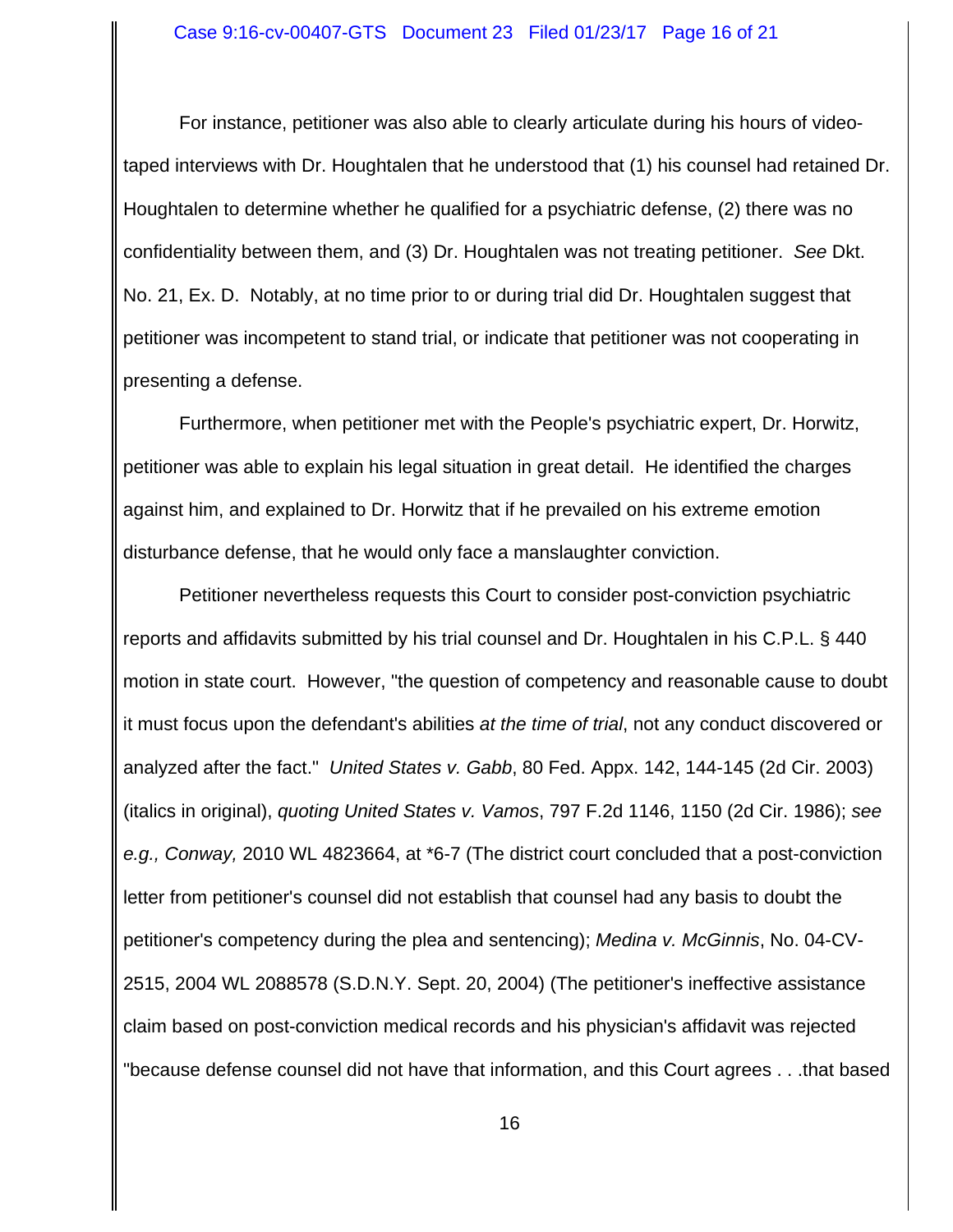on defense counsel's knowledge, he was not ineffective for not investigating [petitioner's] psychological problems more than he did.").

Petitioner's post-conviction medical records and subsequent psychiatric treatment do not show that petitioner's counsel should have known or investigated petitioner's alleged competency further prior to trial. Furthermore, these post-conviction documents do not demonstrate that petitioner's counsel was aware before or during the trial that petitioner was unable to understand the proceedings against him. In fact, petitioner's counsel states in his affidavit that he did not request a competency hearing during petitioner's case because "[petitioner] displayed knowledge of the role of the defense attorney, prosecutor, and judge, and the function of the jury. It had been my experience that a person who was capable of functioning to that degree would not be declared incompetent." Dkt. No. 15-1, at SR 31. Although petitioner's counsel now has "misgivings" about not requesting a competency hearing, he explicitly states such apprehension is based on "knowing what I know now about" petitioner's psychiatric illness. *Id.* at SR 32. As such, the post-conviction records are not relevant to petitioner's ineffective assistance claim.

Based on counsel's knowledge at the time of trial, and giving due deference to the Appellate Division's factual findings on this issue (*Schriro*, 550 U.S. at 473-74), counsel's decision not to request a competency hearing was reasonable, and petitioner has not established that his counsel's actions fell below the objective standard of effectiveness set forth in *Strickland*. The Appellate Division's decision that petitioner's counsel provided effective assistance was therefore not objectively unreasonable, and petitioner's ineffectiveness claim based on his counsel's failure to request a competency hearing is denied.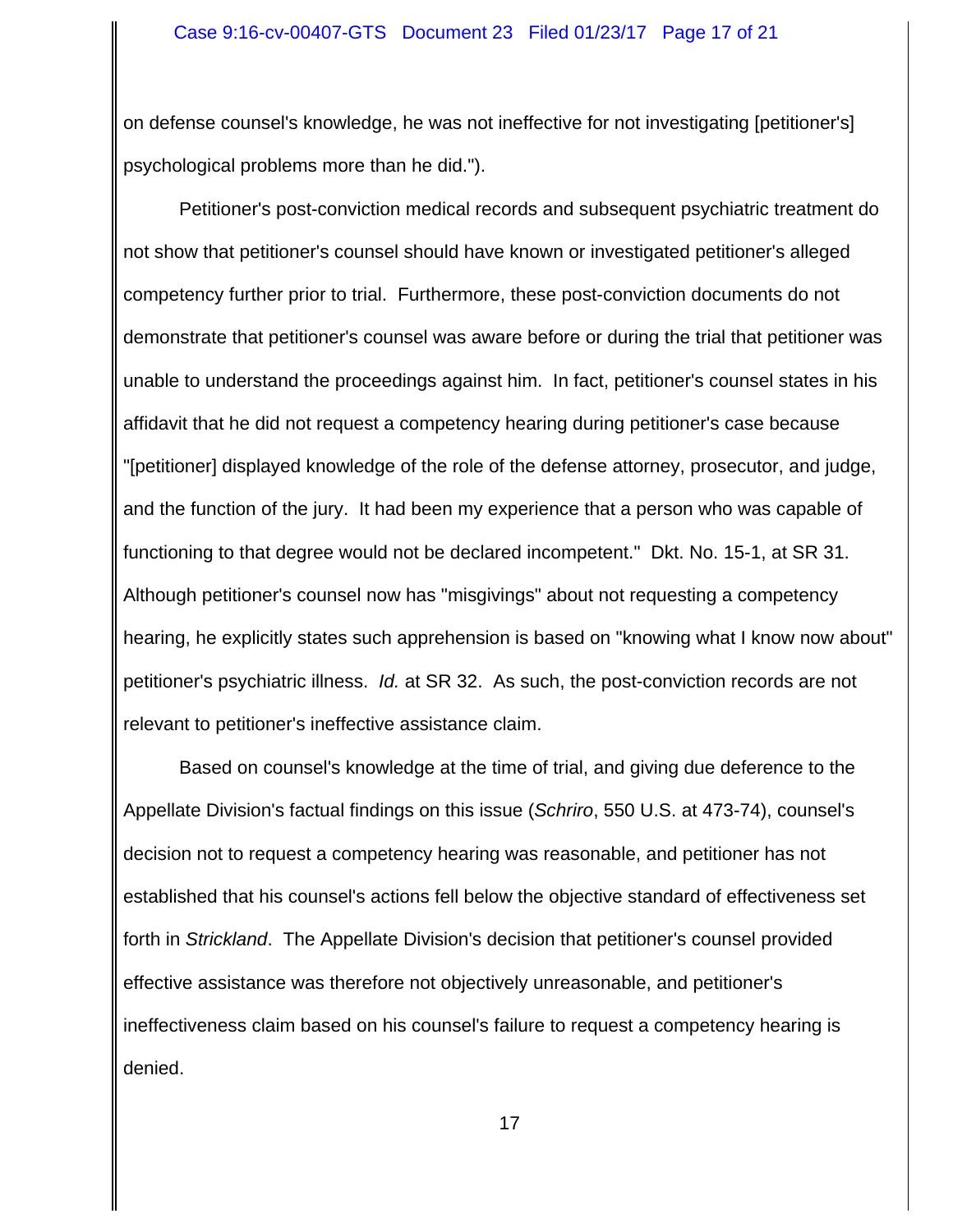## **3. Ground Two: Failure to Raise Objections**

Petitioner argues in Ground Two of his habeas petition that his counsel was ineffective for (1) failing to object to Investigator Kubasiak's testimony regarding the timing of internet searches on petitioner's laptop computer, and (2) failing to object to Dr. Horwitz's testimony to the extent it conflicted with his written report provided prior to trial. Pet. at 5.

During the trial, Investigator Kubasiak testified that petitioner's laptop was used to run the following query in Google: "how to kill neck," along with other searches regarding the jugular vein. According to Investigator Kubasiak, the queries were performed sometime between the following time-frames: 7:54 p.m. to 8:46 p.m., or 9:27:18 p.m to 9:28:04 p.m. Dkt. No. 16-1, at T 656-69, 683-86,692-93. Petitioner argues his counsel should have objected when Investigator Kubasiak testified, in response to the trial court's questioning, that although it was "possible" that the queries regarding the neck anatomy occurred during the 46 second session after the victim was killed, it "likely wouldn't happen in this time frame because of the extent of the searches that were occurring." *Id.* at 668-69.

Although a lay witness is ordinarily limited to testifying about facts as opposed to opinion, petitioner was not prejudiced by Investigator Kubasiak's testimony; i.e., the error in allowing the testimony without objection did not effect on the outcome and deprive petitioner a fair trial. *Strickland*, 466 U.S. at 687, 693-94. To be sure, despite Investigator Kubasiak's comment suggesting the internet search occurred during the earlier session when petitioner's computer was active, he repeatedly testified that he could not definitively state when the internet searches were performed. Dkt. No. 16-1, at T 679-680, 692-93. Furthermore, during summation, the prosecutor acknowledged that the time of the internet search "is one of those things I can't prove to the exact time it was done. You heard for yourselves that time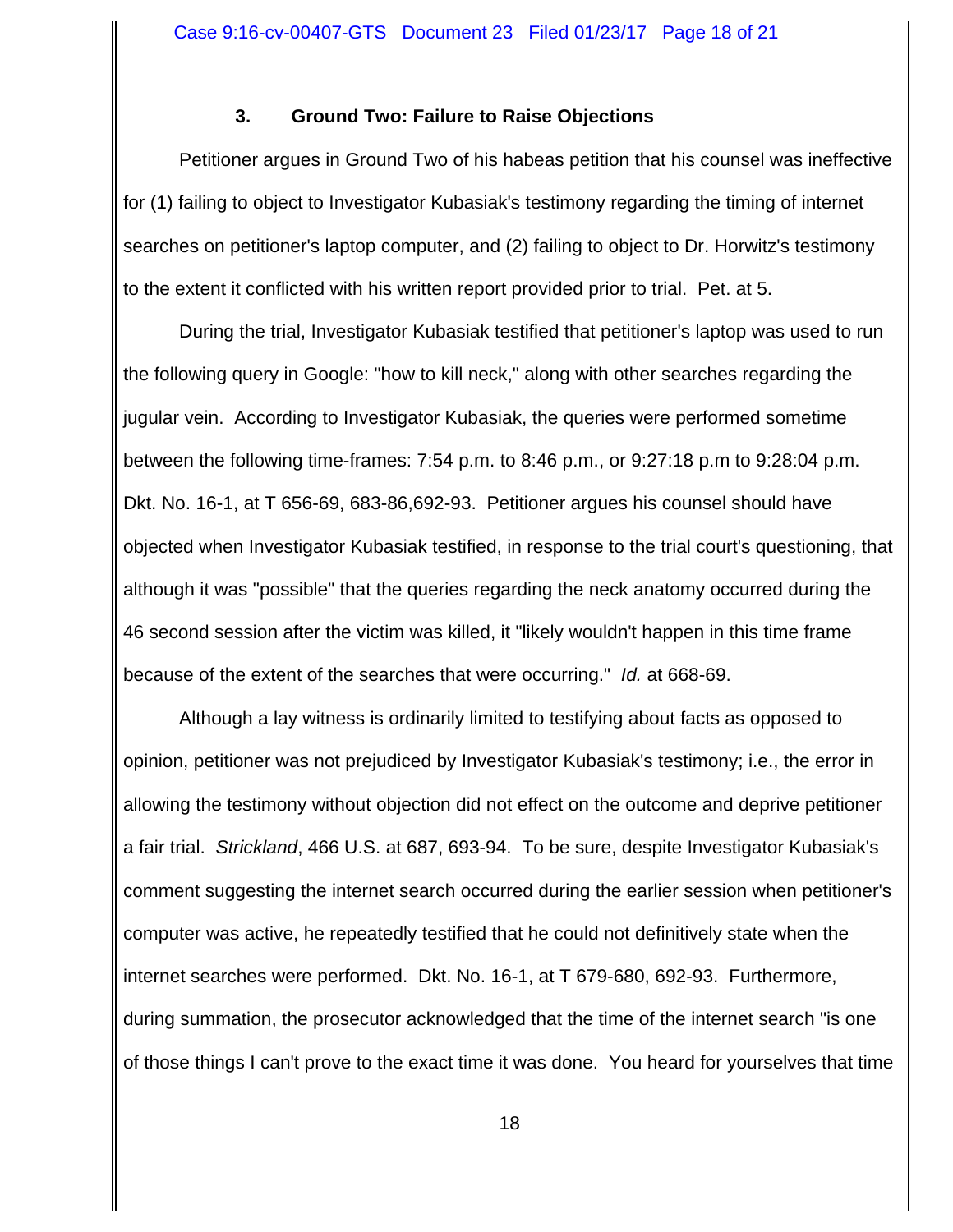frame, somewhere between 8:27 and 9:27. I can't prove to you that it happened earlier on." Dkt. No. 16-2, at T 759. Accordingly, failing to object to Investigator Kubasiak's statement was not "so serious as to deprive [petitioner] of a fair trial," and this portion of petitioner's ineffective assistance claim is denied and dismissed. *Strickland*, 46 U.S. at 687, 693.

Petitioner also argues that his counsel was ineffective for failing to object to Dr. Horwitz's testimony to the extent it was in conflict with his written report. Pet. at 5. According to petitioner, the written report primarily concluded that petitioner was feigning his mental illness. However, at trial, petitioner claims Dr. Horwitz testified for the first time that his psychiatric symptoms were primarily the result of suggestive questioning by Dr. Houghtalen. *Id.* The Appellate Division rejected this claim on the merits. *Kot*, 126 A.D.3d at 1027 ("Defendant's remaining arguments . . . have been considered and are without merit."). For the reasons that follow, the Appellate Division's decision was neither contrary to, nor an unreasonable application of *Strickland.*

As respondent correctly notes in opposition, Dr. Horwitz did opine in his written report that petitioner's alleged psychiatric symptoms were the result of suggestive questions posed by Dr. Houghtalen, among other things. For instance, Dr. Horwitz described Dr. Houghtalen's first meeting with petitioner on July 19, 2009. During that interview, Dr. Houghtalen asked whether petitioner ever heard voices, and petition responded negatively, reporting only an "internal dialogue of his own thoughts." Dkt. No. 15-4, at SR 193. According to Dr. Horwitz, "[t]his [was] significant because the nature of the questions raised by Dr. Houghtalen would indicate to a person as intelligent as defendant that he was looking for a psychotic disorder." *Id.* Dr. Horwitz goes on to note that petitioner's description of his alleged psychotic symptoms did not emerge until after this initial meeting, and that his descriptions were often inconsistent. *Id.* at 193-95.

19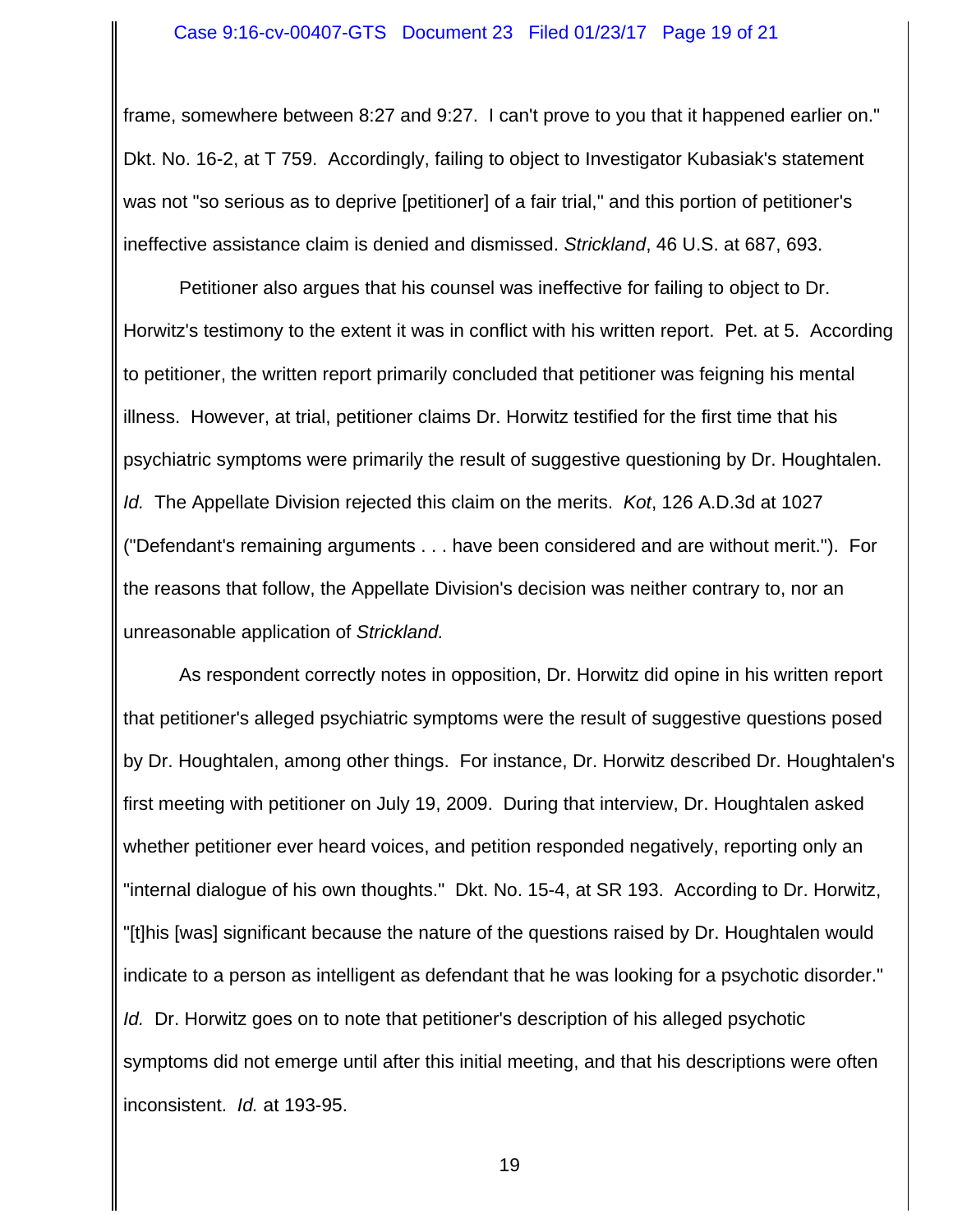Dr. Horwitz ultimately opined in his report that petitioner was not suffering a serious mental disorder, nor was he delusional when he killed his wife. Instead, Dr. Horwitz maintained he was "stressed and unhappy about his situation and increasingly saw his wife as the obstacle between himself and the life he wanted." *Id.* at 195. Given petitioner's premeditation and high degree of forethought and planning of the murder, and the desire that someone else might be blamed for the killing, Dr. Horwitz rejected petitioner's claim that he simply lost control and was in extreme emotional distress at the time of the murder. *Id.* at 197.

During the trial, Dr. Horwitz did not deviate from this opinion. He opined hat petitioner was not suffering an extreme emotional disturbance at the time of the murder because (1) the killing was premeditated; (2) there was extensive forethought and planning involved which did not indicate a "loss of emotional control, but was something that was developed;" (3) the psychiatric evaluation performed shortly after petitioner was transferred to Ithaca "found no hallucinations or other psychotic features," and (4) during petitioner's first meeting with Dr. Houghtalen, which Dr. Horwitz opined was more reliable as it was closest to the killing, petitioner denied having any delusions or hallucinations. Dkt. No. 16-2, at T 516-531.

Dr. Horwitz only made two comments during the trial indicating that petitioner's description of his symptoms was the result of suggestive questioning over time by Dr. Houghtalen. Dkt. No. 16-2, at T 506-507, 651-53. These statements did not contradict what was already contained in his report in any meaningful way. Accordingly, even if counsel objected to Dr. Horwitz's testimony on the ground it was inconsistent with his report, the objection would have been denied. Petitioner is therefore not entitled to habeas corpus relief and his ineffective assistance claim is denied and dismissed.